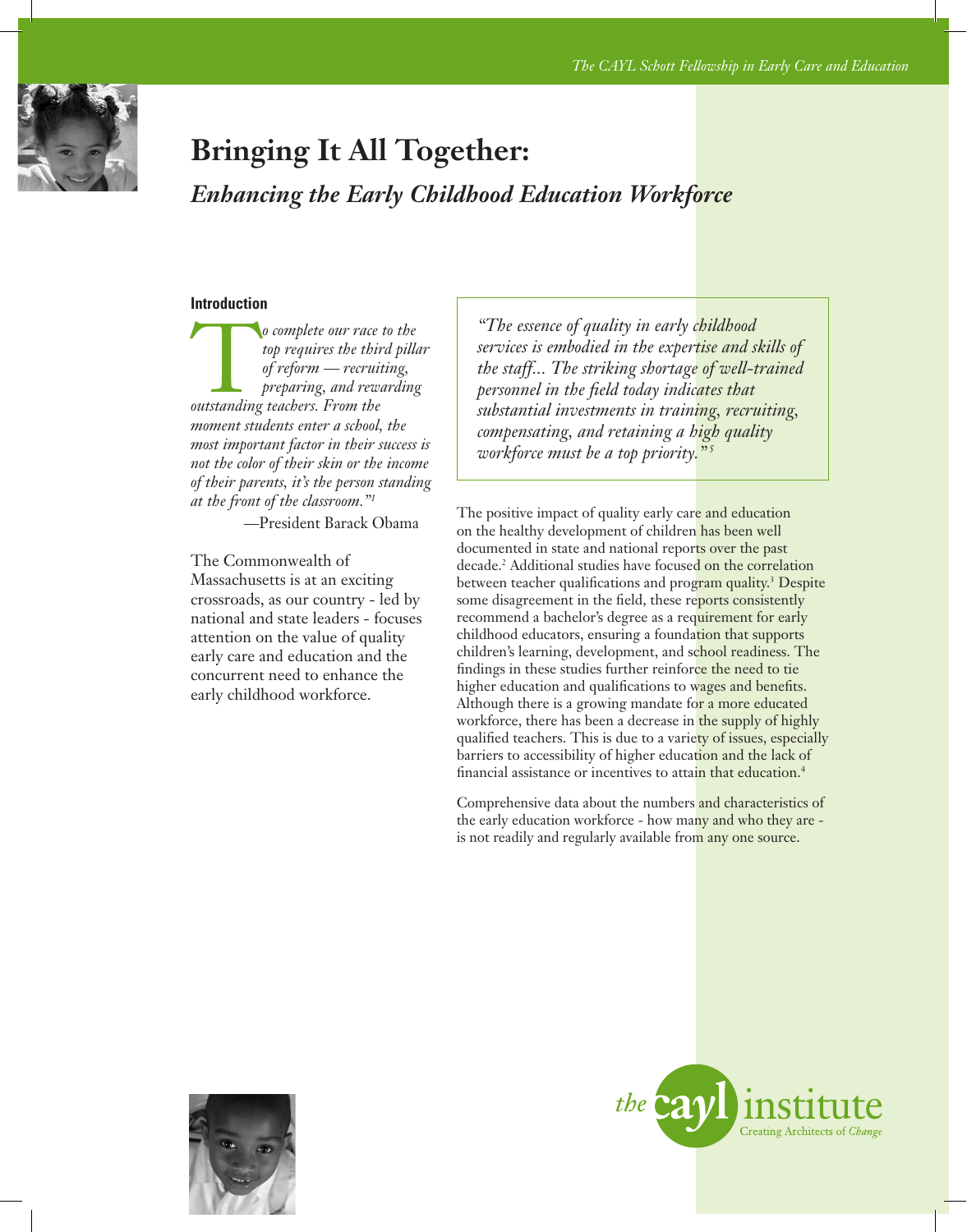## **Bringing It All Together:** *Enhancing the Early Childhood Education Workforce*

#### **The Massachusetts Challenge**

Massachusetts has a long history of creating both public and private initiatives to support early educators in gaining further education. However, there has been inconsistent enforcement and follow through, and these initiatives have failed to provide a cohesive pathway to degree attainment for the workforce.

#### **Massachusetts Initiatives to Support Higher Qualifications for Early Educators**

- Salary parity initiative in the 1980s: Efforts to address wage disparities (www2.urban.org/advocacy research/MAreport.pdf)
- Worthy Wage Campaign Fair Rates, Fair Wages effort – 1997: Efforts to increase state reimbursement rates used for wage increases (www.irle.berkeley. edu/cscce.pdf/worthywages.pdf)
- Early Education for All 2000/2001: Efforts to link better compensation to training (www.strategies forchildren.org/eea/eea\_home.htm)
- Subsidy Rate Increase Tier 2001: Increased staff salary incentives for continued professional development (www.eec.state.ma.us/index.aspx)
- Higher education financial assistance and grant programs: Efforts currently active - *Advancing the Field/Building Careers*, the *Early Childhood Scholarship* (www.eec.state.ma.us/index.aspx)

The early education workforce seeking degrees is comprised primarily of nontraditional adult students. The goal of moving the field towards higher credentials proves challenging due to lack of access to higher education programs that are geared to the adult learner. Members of the workforce who seek higher qualifications typically face a variety of obstacles including low wages, full-time employment, family obligations, and the need for precollege academic or English language preparation. Professional development is provided within a fragmented "nonsystem," and students often find themselves completing both noncredit and college credit courses that do not connect to degree programs.<sup>6,7</sup>

Additionally, and importantly, students who do achieve degrees often find little or no financial reward, resulting in educators who leave the field in order to make a livable wage commensurate with their qualifications.

#### **Findings**

Seeking solutions to these challenges, we reviewed current literature, conducted personal interviews, investigated models in other states, and hosted a statewide policy forum with over 100 Massachusetts professionals. This work resulted in two primary findings:

First: Many other states use successful strategies to support integrated, comprehensive professional development systems.

#### **Critical Elements of a Professional Development System 8,9**

- Compensation and benefits initiatives linked to education and training
- Core body of knowledge and competencies
- Career lattice defining levels of training and education for various roles
- Registry to track and monitor educators' professional development
- Articulation and transfer agreements
- Advising/mentoring programs
- Specialized credentials and certificates
- Centralized information systems
- Adequate funding

Second: Massachusetts professionals identified eight common themes and recommended next steps to move Massachusetts toward the goal of instituting an integrated, comprehensive professional development system sufficient to meet the needs of the early care and education workforce. Massachusetts must:

- 1. Prioritize and resolve issues of compensation
- 2. Learn from successful strategies implemented in other states
- 3. Include diverse populations in policy making and program development
- 4. Take immediate action on recommendations to move the agenda forward
- 5. Ensure that efforts and successful programs are sustainable
- 6. Make a greater commitment to data
- 7. Build student advising and support into the system
- 8. Utilize partnerships and collaborations (the private sector in particular) to leverage funding and influence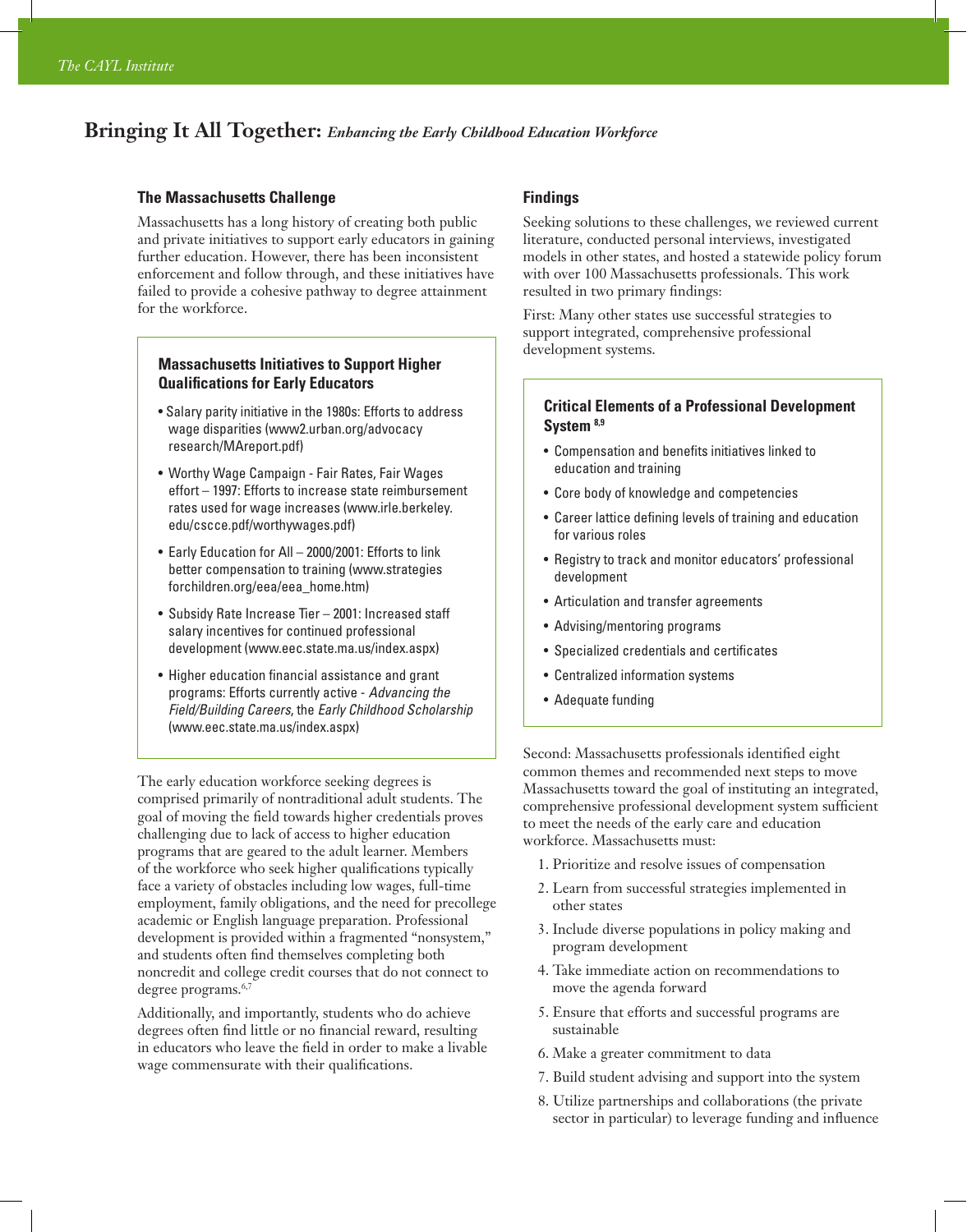#### **Recommendations**

- 1. **Massachusetts should conduct an audit to assess all current programs**, resources, capacity, and assets related to early care and education professional development including:
	- • A glossary and data analysis of successful programs – past and present
	- An inventory of all existing resources with recommendations on how to streamline, leverage, and use them most effectively
	- A summary of what challenges remain and the consequences of not resolving them
- 2. We call on early care and education stakeholders in Massachusetts to immediately initiate and support the process to **bring T.E.A.C.H. to Massachusetts** as the foundation for a comprehensive professional development system. T.E.A.C.H. is a proven model that has demonstrated effectiveness in over 20 states to raise qualifications, compensation and commitment to the field.
- 3. We call on the Massachusetts secretary of education to **convene institutions of higher education** to remedy institutional challenges to attaining increased qualifications.
- 4. **We call on the governor to propose and champion legislation** that establishes mandates for any new revenue streams to address the need to increase compensation commensurate with educational attainment.

*"Investments in increased educational opportunities tied to compensations and benefits provide early educators with a viable, sustainable career path in a field in which they will remain committed." 12*

**T.E.A.C.H. Early Childhood**® connects education, compensation, and retention for the early childhood workforce by providing comprehensive scholarships for coursework leading to degrees and credentials in early childhood education. T.E.A.C.H. provides the opportunity for a diverse population of adult learners already working in the early childhood field to access college coursework to increase their knowledge and skills and work toward a college degree.<sup>11</sup>

### **CONCLUSION**

1. Massachusetts continues to develop many effective programs to enhance the early care and education workforce. Unfortunately, these programs are dependent on unstable funding and are often abandoned when that funding expires. Reports produced by various task forces<sup>10</sup> recommend tangible steps; yet, there has been little concrete action taken on these recommendations.

2. Many isolated projects exist to help early care and education professionals enhance their qualifications, but there is no system linking these projects together to create a seamless pathway. In the absence of an integrated system, students must navigate a confusing maze of policies and resources.

3. Compensation is a major barrier and ongoing issue for our field. Without a sustainable plan for adequate compensation, the field finds itself challenged to promote, recruit, and maintain highly qualified educators. We must address this issue head on.

4. Institutions of higher education must work together to resolve the challenges that students face in attaining higher qualifications (articulation, transfer of credit, credit for prior learning, alignment of courses, accessibility).

5. Comprehensive data about the early care and education workforce – including economic impact – is essential to creating and maintaining an effective professional development system.

6. The Department of Labor needs to become a more active participant in early care and education workforce enhancement, providing resources in the area of apprenticeship and advising.

7. T.E.A.C.H. (Teacher Education and Compensation Helps) is a promising model on which to build a comprehensive professional development system in Massachusetts.

With a shared understanding of what needs to be done to create a more qualified early care and education workforce, we have a unique opportunity NOW to move forward in Massachusetts. Our president's and governor's focus on education, a new secretary of education, and new commissioners of the Departments of Early Education and Care and Higher Education can guide Massachusetts to regain leadership in early care and education workforce enhancement.

*Isabel Gonzalez, Eric Mitchell, Nancy Toso Mentors: Marta Rosa and Carol Nolan*

*A program of The CAYL Institute*